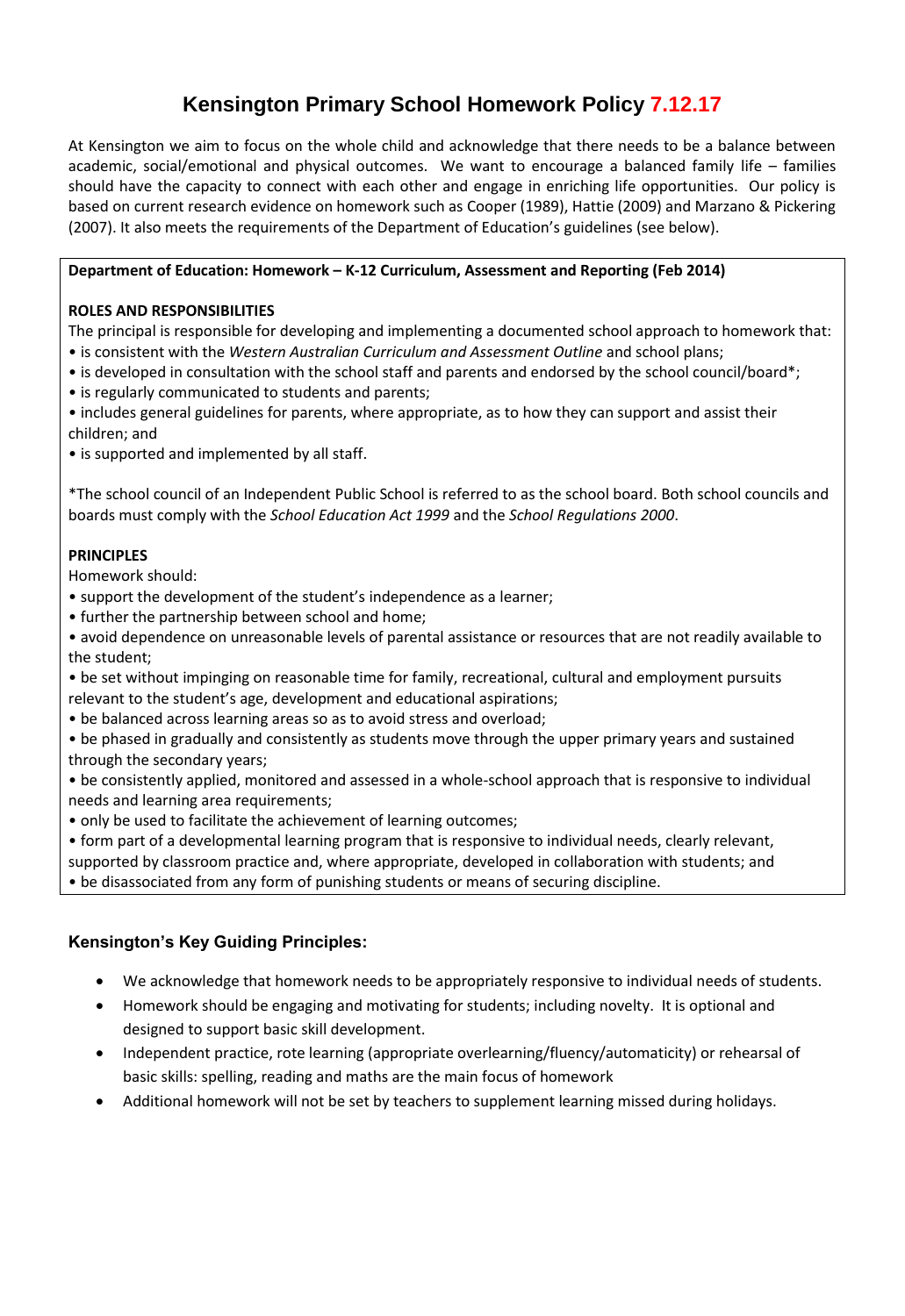# **Kensington Primary School Homework Policy**

### **Year Level Expectations:**

Homework tasks will vary from class to class and across the year levels as indicated on the following table. Homework may not necessarily be set every night and can be planned out across the week to suit family situations and commitments.

| <b>Year Level</b> | <b>Indicative Time (Maximum)</b>                                                                    | <b>Examples of Tasks</b>           |
|-------------------|-----------------------------------------------------------------------------------------------------|------------------------------------|
| Kindergarten      | 10-15 minutes, 4 days a week                                                                        | Oral recounts/retells              |
| Pre-primary       | 10-15 minutes, 4 days a week                                                                        | Phonics & sight words              |
|                   |                                                                                                     | Online - Reading Eggs & Mathletics |
| Year 1            | 10-15 minutes, 4 days a week*                                                                       | Phonics & sight words              |
|                   |                                                                                                     | Online - Reading Eggs & Mathletics |
| Year 2            | 20 minutes, 4 days a week*                                                                          | News telling                       |
|                   |                                                                                                     | Spelling                           |
|                   |                                                                                                     | Online - Reading Eggs & Mathletics |
| Year 3            | 30 minutes, 4 days a week*<br>(+5-10 minutes of recorder, 3 days a week)                            | News telling                       |
|                   |                                                                                                     | Spelling                           |
|                   |                                                                                                     | Number facts                       |
|                   |                                                                                                     | <b>Online-Mathletics</b>           |
| Year 4            | 30 minutes, 4 days a week*<br>(+10 -15 minutes of recorder, 3 days a<br>week)                       | News telling                       |
|                   |                                                                                                     | Spelling                           |
|                   |                                                                                                     | Number facts (including tables)    |
|                   |                                                                                                     | <b>Online -Mathletics</b>          |
|                   |                                                                                                     | Research tasks and presentations   |
| Year 5            | 50 minutes, 4 days a week*<br>(+30 minutes of instrumental, 5-6 days a<br>week, if in this program) | Spelling                           |
|                   |                                                                                                     | Number facts (including tables)    |
|                   |                                                                                                     | <b>Online -Mathletics</b>          |
|                   |                                                                                                     | Research tasks and presentations   |
|                   |                                                                                                     | Revision                           |
|                   |                                                                                                     | Conversations                      |
| Year <sub>6</sub> | 60 minutes, 4 days a week*<br>(+30 minutes of instrumental, 5-6 days a<br>week, if in this program) | Spelling                           |
|                   |                                                                                                     | Number facts (including tables)    |
|                   |                                                                                                     | <b>Online -Mathletics</b>          |
|                   |                                                                                                     | Research tasks and presentations   |
|                   |                                                                                                     | Revision                           |
|                   |                                                                                                     | Conversations                      |

\*The habit of reading every night is not considered homework but should be undertaken every night in addition to homework. An indicative minimum guide is set out below.

| <b>Year Level</b>          | <b>Indicative Time (Minimum)</b> |
|----------------------------|----------------------------------|
| Kindergarten – Pre-primary | 10 minutes each day              |
| Year 1-2                   | 15 minutes each day              |
| Years 3-6                  | 20 minutes each day              |